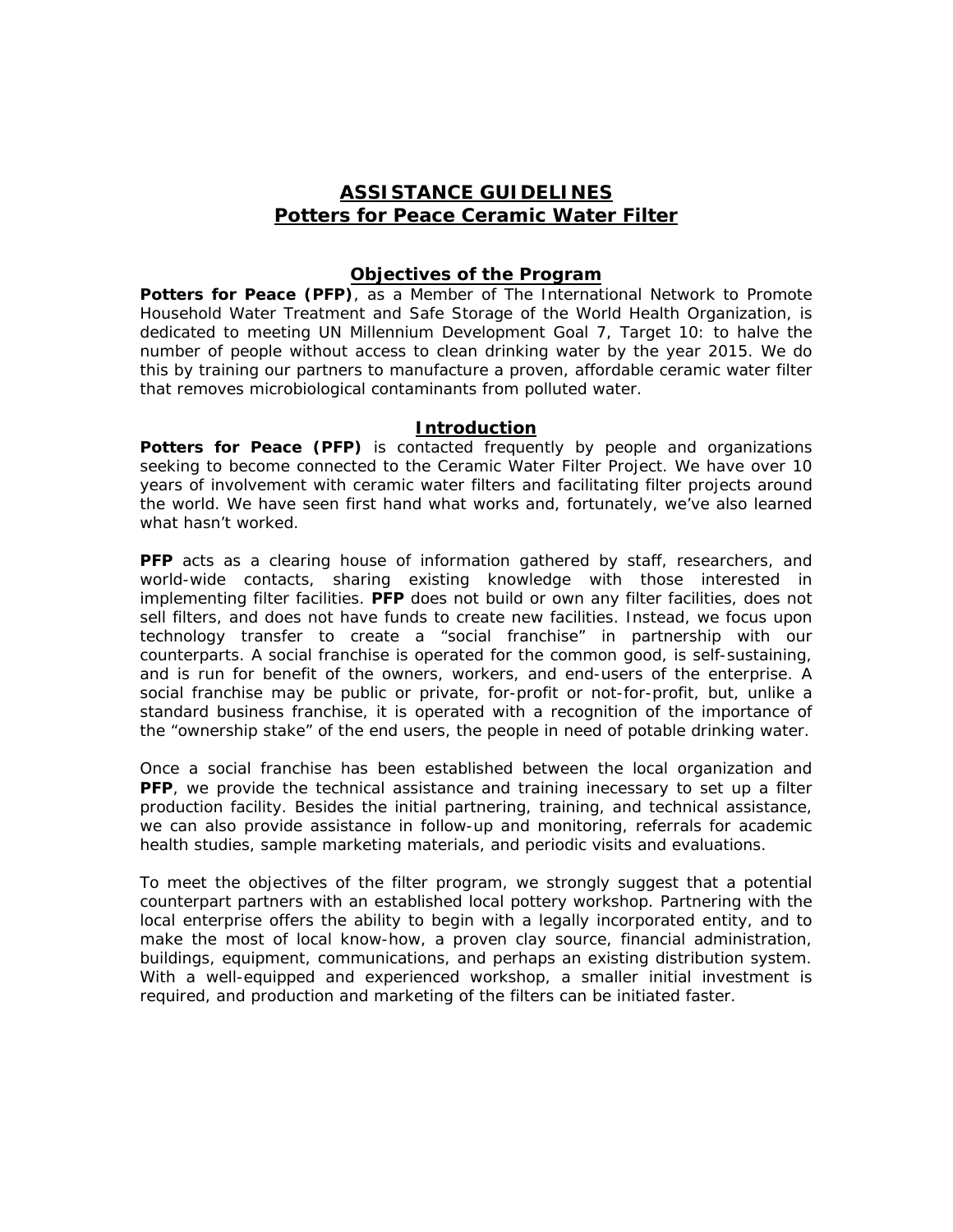## *Costs*

### *How much does a Filter production facility cost?*

Although the start-up cost of a filter making facility can vary widely according to what resources are already in place PFP generally uses the figure of \$1,000 to \$30,000. These are minimums, and would include recommended machinery, infrastructure construction, paying for a PFP trainer, new employees, raw materials and the resources necessary for that very important ingredient for success-- marketing. The latter cannot be over emphasized, PFP's model for filter production is that of a sustainable business, this simply can't happen without marketing. Initial filter sales may be to local NGO and/or development organizations but even these will not be fully realized without marketing. Eventually, NGO sales will slow and a sales effort will have to be directed to the wider public.

With successful marketing will come the need to expand the filter workshop, so again, the figures given above should be considered minimum start-up costs.

### *PFP trainer costs*

Because *PFP*'s prime purpose is to promote potable water the world over, we use a sliding scale to address the issue of payment for our trainers' time and expertise. In general, our trainers require a basic fee. In addition, local partner organizations are expected to cover the costs of international and local transportation, room and board, and translation services if needed.

#### *PFP can:*

- Carry out a short feasibility study.
- Help make connections between interested parties in desired development regions, via telephone, written, and e-mail communication.
- Offer on-location consultations and support in developing filter facilities, including building or purchasing required equipment.
- Offer in-house training and technical assistance, in established workshops or in other sites.
- Develop a viable, quality controlled filter using locally available materials.
- Provide digital examples and templates to assist in developing printed instructional, health, and promotional materials.
- Suggest ways to make the project environmentally and economically sustainable.
- Offer ongoing technical support, via email and follow-up on-site consultations, including sourcing natural materials and industrial supplies.
- Continue to work with organizations involved in production, education, followup, or monitoring, via e-mail, telephone, or follow-up visits.
- Continue to provide new information and results from new research about the filter and its use in communities, via email and the PFP website.
- Provide contact information and coordinate interchanges with other filter projects, fostering the sharing of knowledge and a sense of community among filter facilities.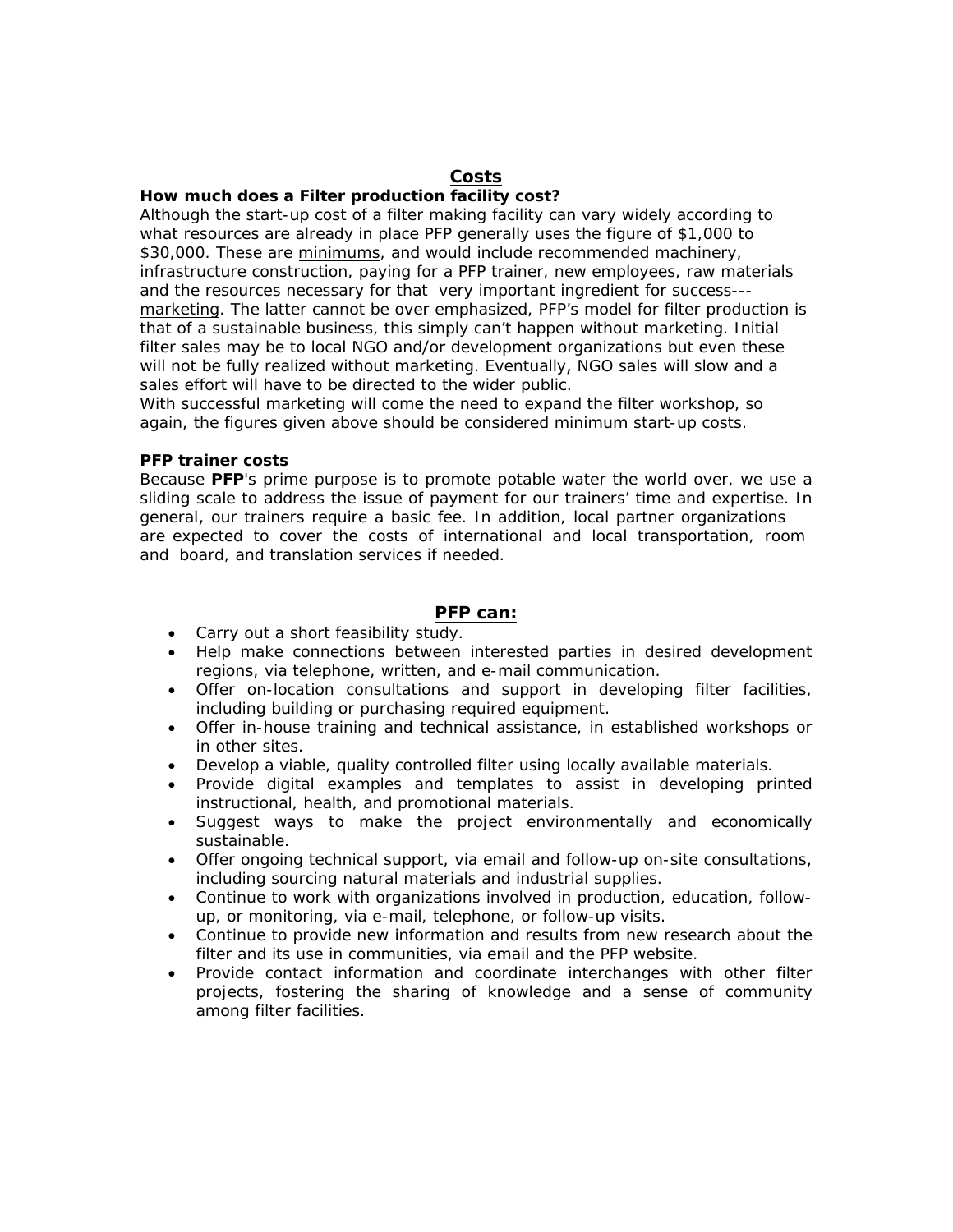## *To Begin the Application Process*

Before contacting us with your questions, we request that interested persons or organizations familiarize themselves with the following documents, which are available in the sub-pages on our website's *filters* page

- *Filter Facility Best Practices:* PFP periodically evaluates the Ceramic Water Filter Project, and the pertinent information is collated and updated in this document. Find this on the *filter project evaluation* sub-page.
- Alethia Environmental study; Report 1 "Intrinsic Effectiveness" Although this study totals over 70 pages, the most relevant information is contained in the Summary of Alethia Environmental study. Both documents can be found on the *studies* sub-page, nos. 1, 3.
- *Cambodia Field Tests of CWP:* This report an evaluation of three projects. It will give you an idea of practical situations that can be encountered in the field. Find this document on the *studies* sub-page, no. 8.

These studies will answer most frequently asked questions. They include much valuable information that can help you realistically assess any challenges that you may face.

After you have read these studies, please fill out the questionnaire below and email the answers to Jennifer Mally (ExecutiveDirector@PottersForPeace.org). You will be contacted by a PfP staff member to help evaluate and further guide your project.

# *QUESTIONNAIRE*

*The following questions highlight steps you can take to ensure your project's success:* 

A. Understanding the local situation is key to a successful project.

- What water sources do most locals use?
- What are the impurities that must be removed?
- Do people currently filter, boil, chlorinate, or otherwise purify their water?
- What other purification methods are locally available? At what price?
- What studies have been done to learn if people in the local community are receptive to the idea of using this or any kind of water filter?
- Have they traditionally used ceramic water jugs for storage in the past?
- What is the climate? Is there a rainy season? How long?
- Is the area politically stable?
- Identify local laboratories capable of conducting water quality tests.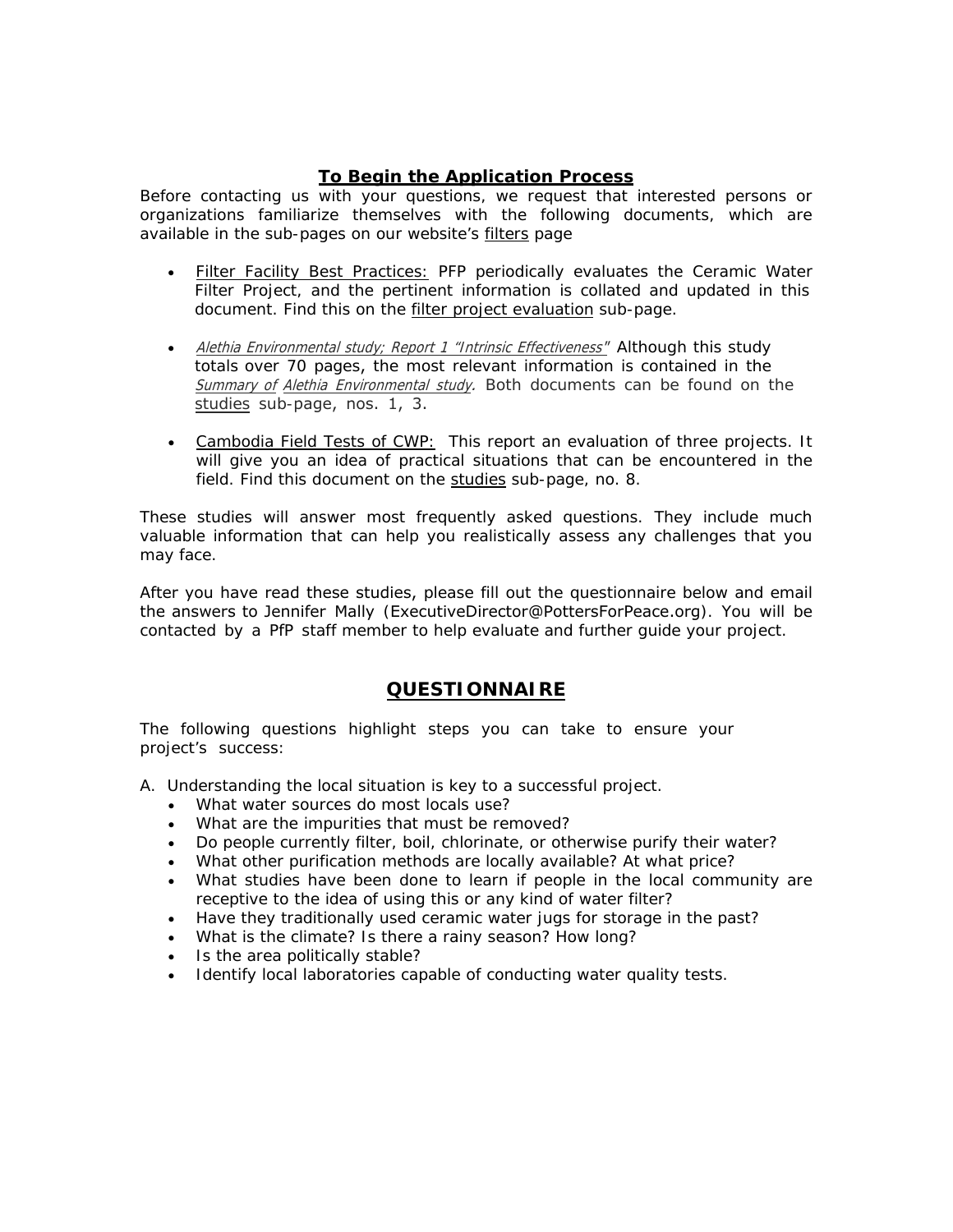B. We recommend partnering with an existing pottery or brick-making workshop, ideally one that would have experience with marketing and health. Utilizing competent local potters will help ensure project success.

- Is there presently a relationship between the potters or pottery collective and the sponsoring organization?
- What kind of pottery do they produce? What temperature do they fire to?
- Do they have a history of being able to meet quotas?
- Do local potters also have the experience and ability to fabricate lidded clay receptacles with a 5 to 7 gallon (18 to 30 liter) capacity?
- How far are the potters' sites from the sponsoring organization's operations?
- How will management of the facility be structured? It will be very important to have a highly involved liason responsible for management and communications between the two groups.
- How will employees/skilled labor be paid? By whom?
- What is the distance between the factory site and the market (projected distribution area)?

C. Having a sustainable marketing plan is even more critical than the initial level of funding.

- Who will provide the financial resources (\$1,000-\$30,000 USD) for start up?
- How many visits by *PFP* consultants including airfare, per diem and stipend have been budgeted?
- Who will provide the on-going business loans or subsidies for marketing? For inventories of plastic components? How large is their in-country staff?
- What is the procedure for attaining approval and/or quality recognition from the Ministry of Health?
- Identify local health promoters/NGOs through which the filter can be marketed in bulk. Contact them to evaluate their interest in the product.
- Identify a local print shop to make brochures; instructional stickers; and educational, health, and marketing materials.

D. Communications.

- Does the ceramic workshop communicate through the internet?
- Does the site have internet access?
- Do they have a website?
- Does anyone there speak, read, and write English?
- E. The availability of facilities and suppliers can also determine project sustainability.
	- How far from the workshop is an adequate and affordable clay supply?
	- Is the clay able to shaped easily?
	- How do the potters presently process their clay?
	- How far away is the site located from an adequate and affordable source of fuel and combustible (burnout) materials?
	- How will the clay, fuel, and combustible materials be transported, by whom, and at what cost?
	- Does the site have electricity? For how many hours a day?
	- What voltage and amperage is consistently available?